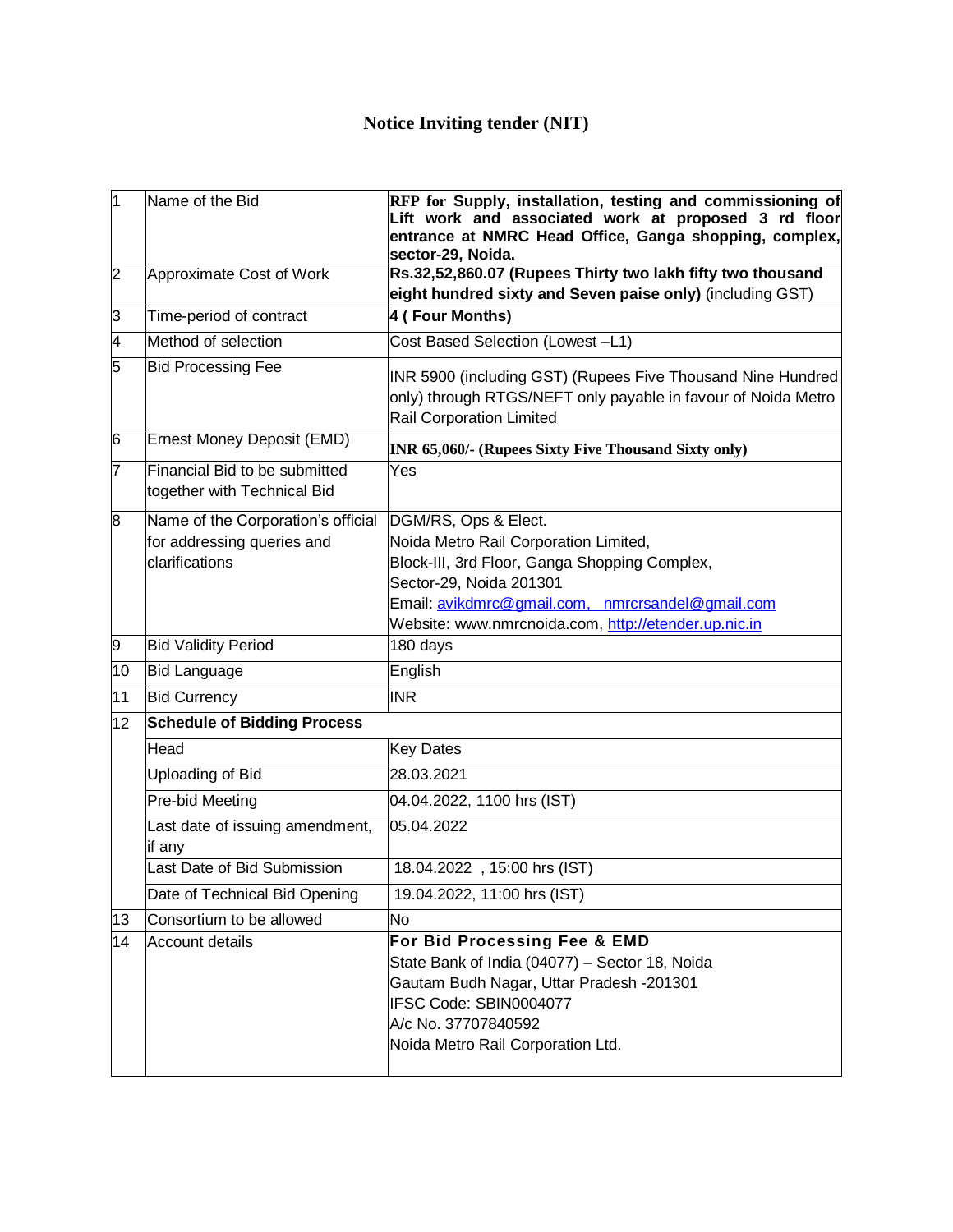## **Note: (i)**

Tender Cost and EMD is exempted for Micro & Small Enterprises (MSEs) registered with District Industries Centre or Khadi & Village Industries Commission or Khadi &Village Industries Board or Coir Board or National Small Industries Corporation or Dte. Of Handicraft& Handloom or any other bodies specified by Ministry of Micro, Small &Medium Enterprises for appropriate category and have valid registration certificate as on date of tender submission.

The MSEs would not be eligible for exemption of tender security if:

a. Either they are not registered for appropriate category.

b. Or they do not have valid registration as on the date of tender submission.

The bidders seeking exemption from 'EMD', being MSEs, shall ensure their eligibility w.r.t above and submit registration certificate issued by the body under which they are registered which clearly mentions category of registration i.e. "Electrical work" and Terminal Validity of registration.

In absence of any of the above requirements no exemption for 'EMD' will be allowed and bidders eligibility shall be dealt as if they are not registered with MSMEs.

No further clarification shall be sought on the above.

1. In case the bidder who has been exempted Tender Cost/Tender Security being Micro & Small Enterprise, and;

(i) Withdraws his Tender during the period of Tender validity; or

(ii) Becomes the successful bidder, but fails to commence the work (for whatsoever reasons) as per terms & conditions of Tender; or

(iii) Refuses or neglects to execute the contract; or

(iv) Fails to furnish the required Performance Security within the specified time,

The bidder shall be debarred from participating in future tenders for a period of 1 year from the date of discharge of tender/date of cancellation of NOA/annulment of award of contract as the case may be. Thereafter, on expiry of period of debarment, the bidder may be permitted to participate in the procurement process only on submission of required Tender Cost/ Tender Security. Further the Employer may advise the authority responsible for issuing the exemption certificate to take suitable actions against the bidder such as cancellation of enlistment certificate etc.